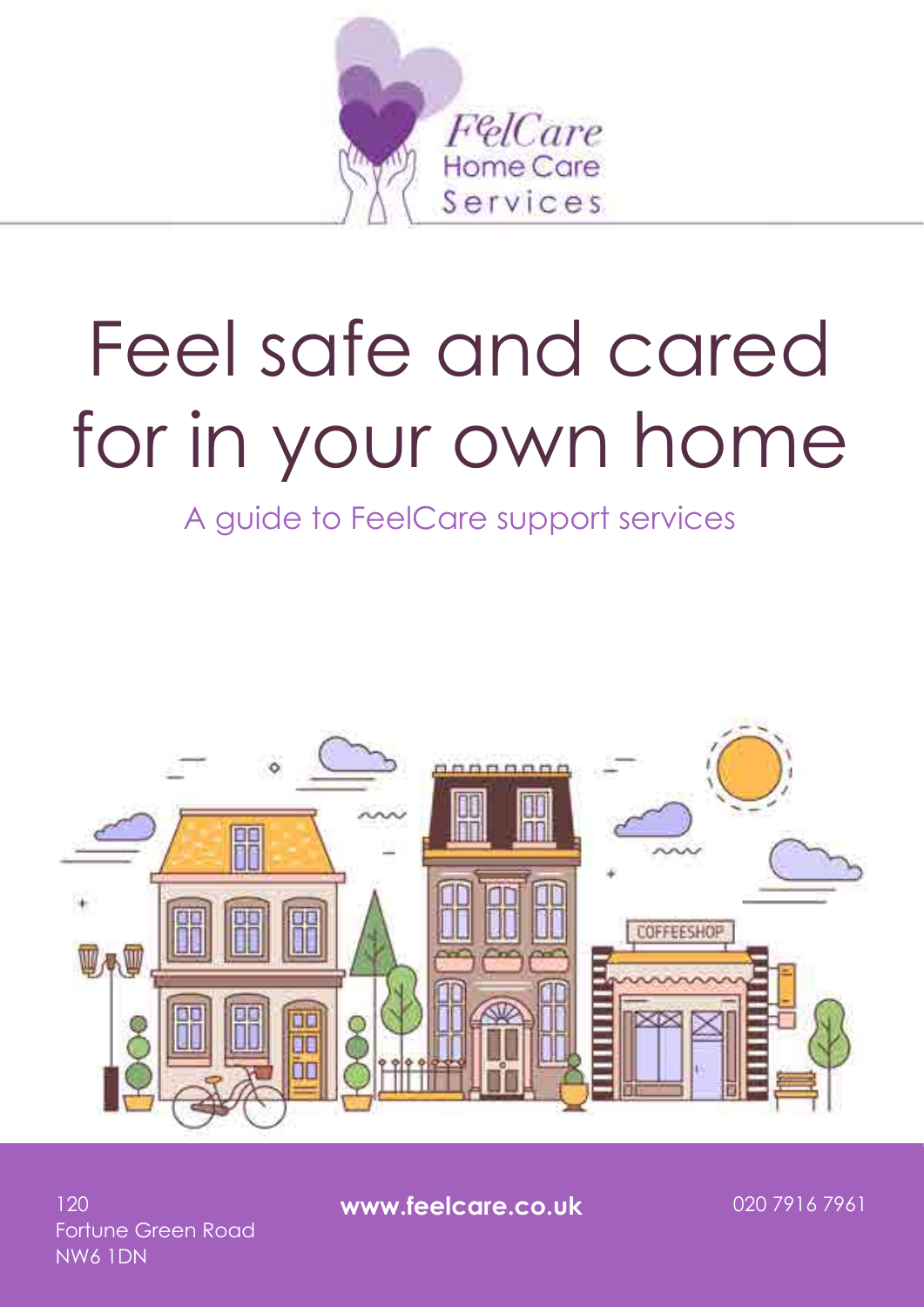#### **About us**

As it's not always possible for our own families to take care of us when we are frail or unwell, we want to let you know we are here to help if the need should arise. FeelCare Home Care Services is a family run support provider in London. We priovide hourly care from 4 hours locally and 24 hour live-in care nationwide.

Our shared ethos is to retain the highest quality of support no matter the level of needs or circumstances. From home cooking and cleaning, getting out with friends, to personal care and assistance, our team help people with a variety of needs.

#### **What is home care**

Home care is a term for support provided in people's own homes by carers and support workers to assist someone with their daily life. Enabling someone who is vulnerable due to phyiscal or mental health needs or frailty due to a hospital discharge.

Home care is flexible, with just the right amount of assistance given at any one time, helping someone to maintain personal independence, comfort and contact with their local community.

You may only require a few hours per week, several hours a day, or even live-in care. The service may be on a temporary, intermittent or long term basis. FeelCare minimum four hour visit is to ensure our clients feel fully supported and get to know and trust our carers, which we believe is the best way to achieve optimal well-being.

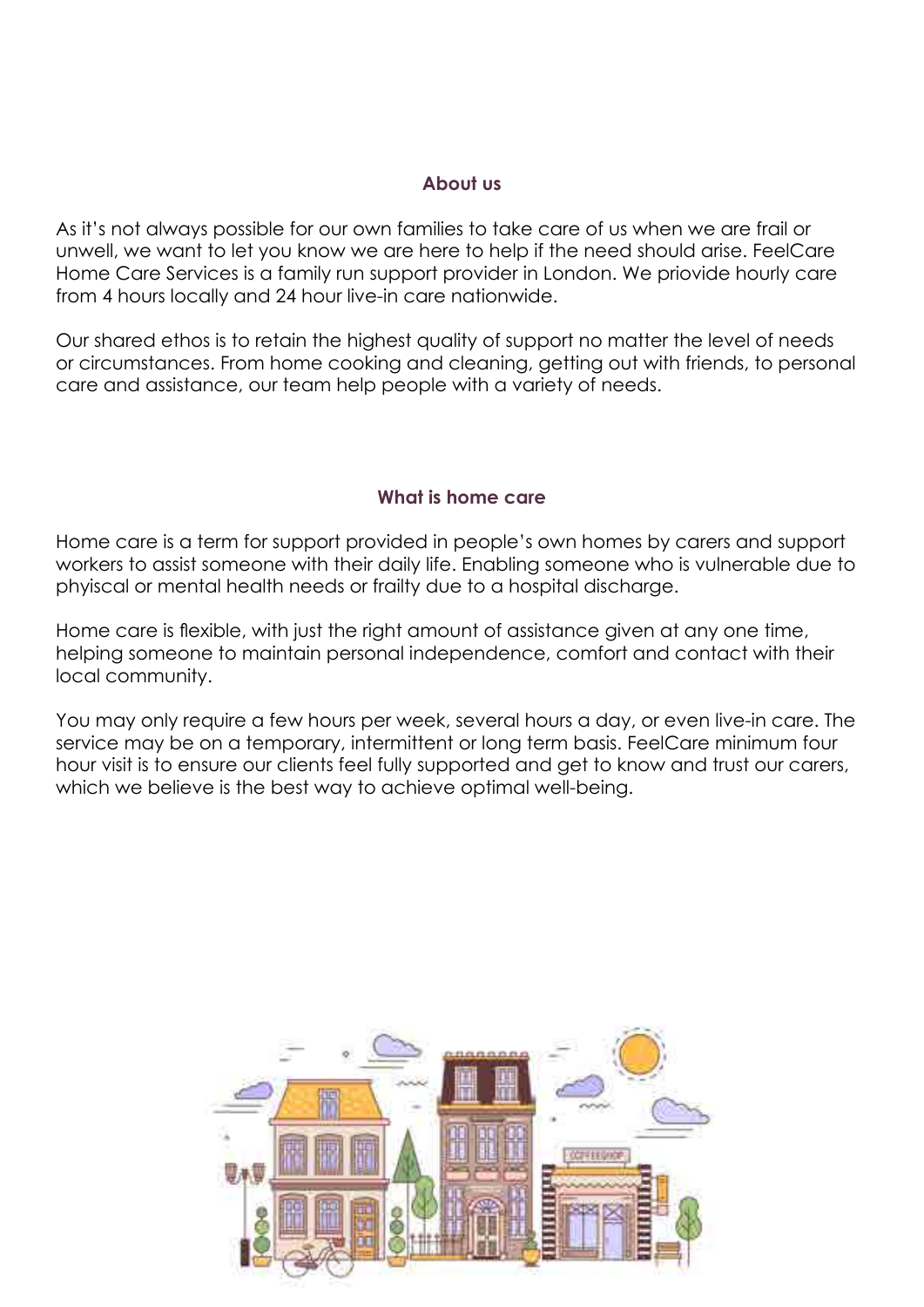The FeelCare team go above and beyond to -

- provide the best care possible whilst always seeking to do better
- provide care with dignity and respect
- embrace the differences between us, clients and carers alike and grow stronger because of it
- work together as a team whilst taking responsibility for ourselves
- be open, honest and fair
- to take pride in all we achieve by celebrating successes and never forgetting to note, share and learn from any shortcomings
- ensure our clients' and carers' well-being is at the forefront of all we do
- have fun and live life to the fullest

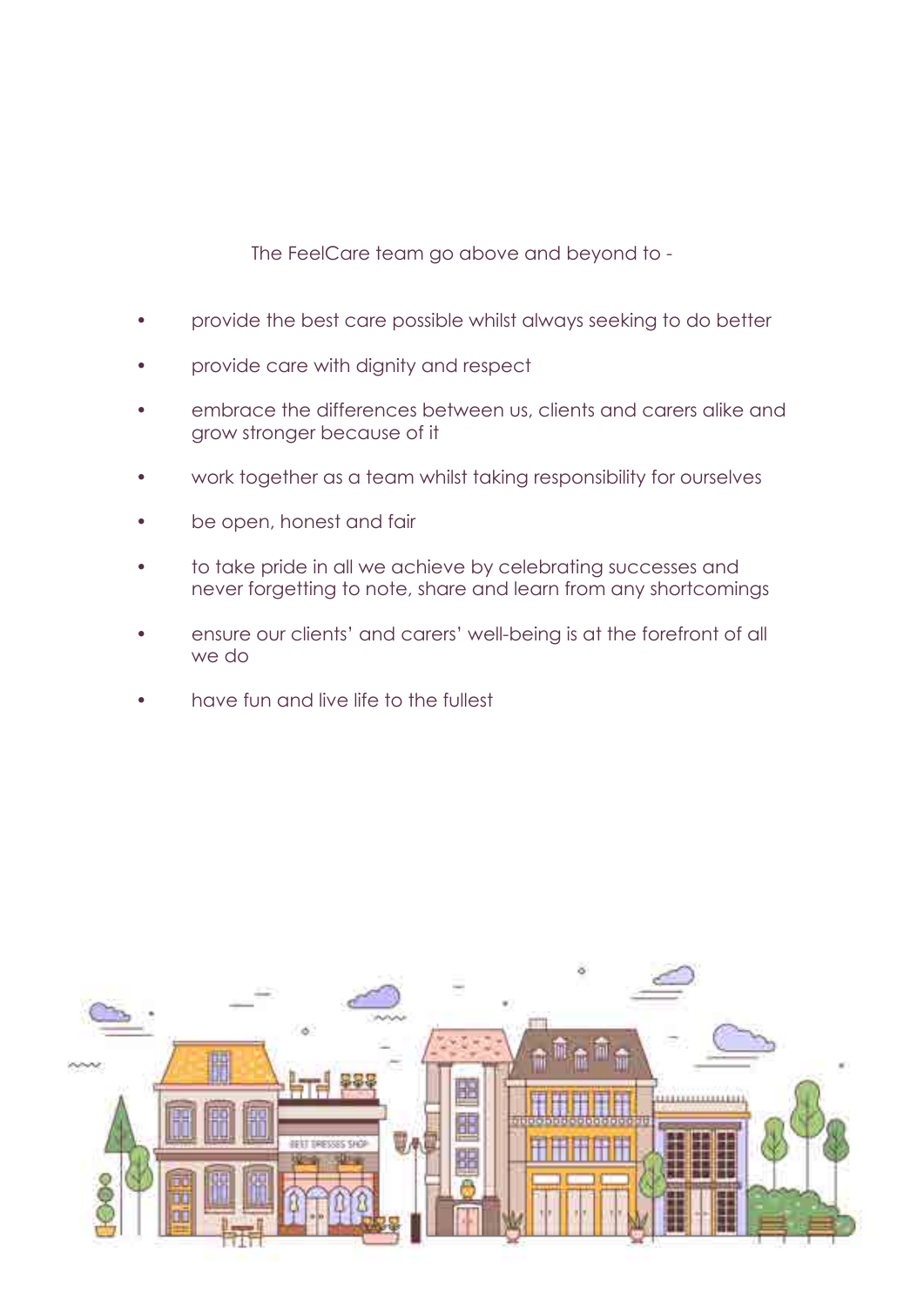Our services are designed to reflect your individual preferences, support needs and abilities, no care package is ever the same. Our experienced carers can visit you in your own home to support you with many different life and personal tasks:

- **• personal care**
- **• household chores**
- **• administration of prescribed medication**
- **• companionship and socialising**
- **• shopping, meal preparation**
- **• support with eating and drinking**
- **• attending appointments**
- **• attending social activities**
- **• assisting with continence**

Our clients are people with a variety of health and well-being needs including:

- **• cancer care**
- **• post-operative**
- **• dementia**
- **• end-of-life support**
- **• age related frailty**
- **• acquired brain injuries (ABI)**
- **• physical and mental health needs**
- **• learning disabilities and autism**

If you have a specific diagnosis or a support need that is not mentioned, please give us a call.

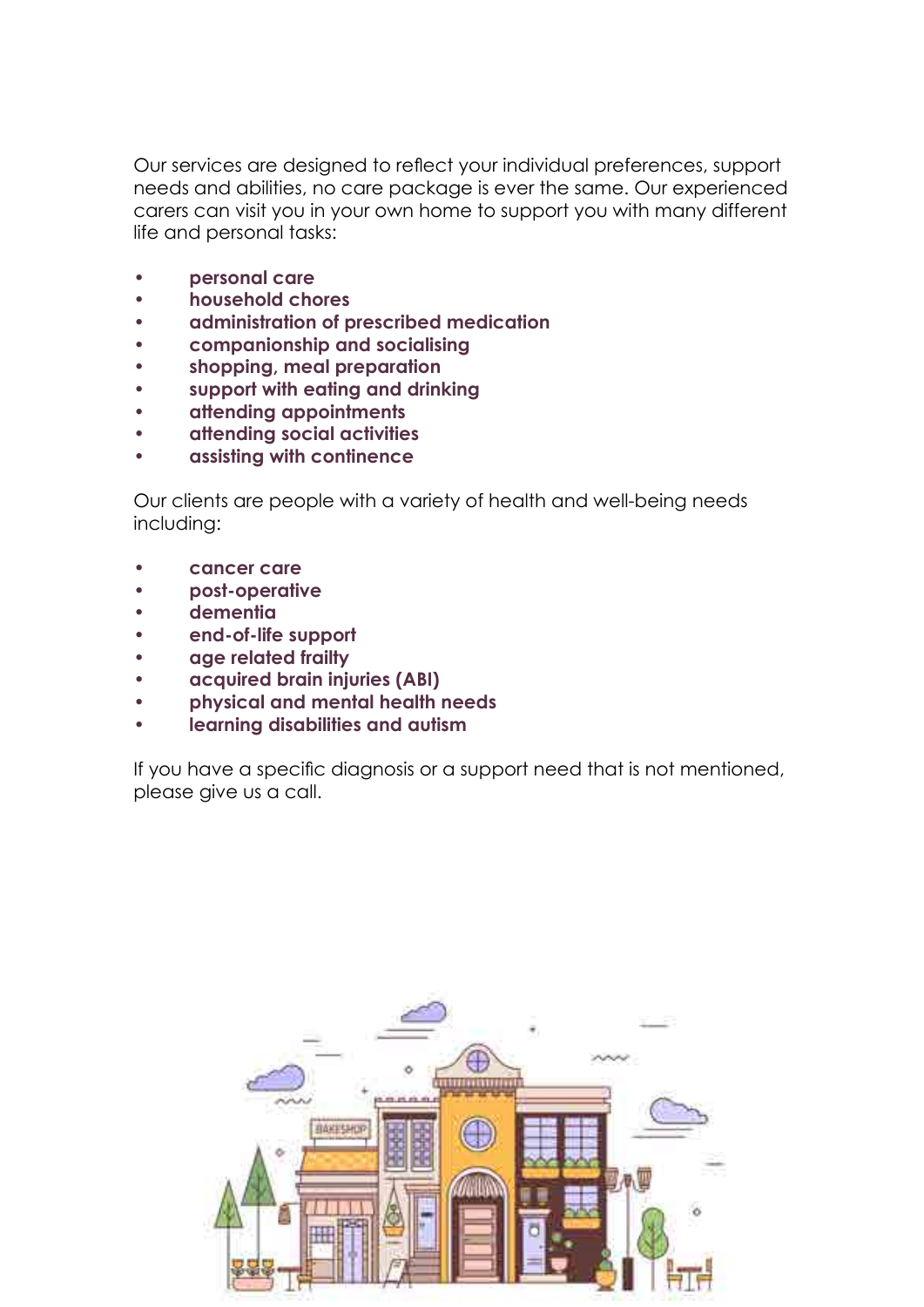**"The level of care and attention provided to my husband, Stanley has been nothing short of outstanding. The FeelCare carers are experienced and have quickly understood Stanley's quite complex needs and advanced Alzheimer's.**

**Our live-in carer has been kind, responsive, responsible and kept him laughing! She is a pleasure to have around which is important when someone is living in your home. I was introduced to Christine the company's founder at a desperately difficult time and I don't know what I would have done without her and her team"**

- Mrs. Vera Coleman -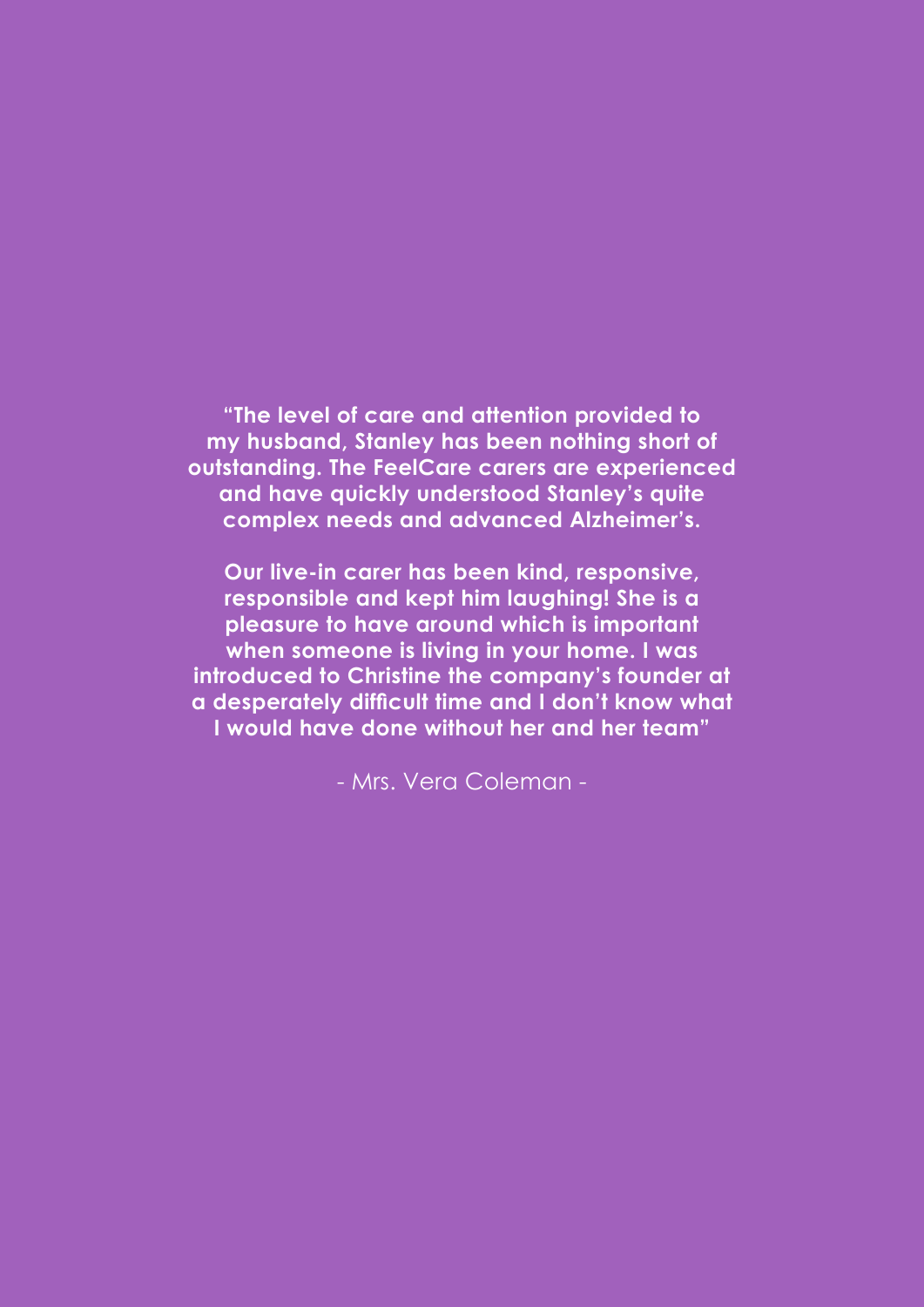#### **End-of-life support at FeelCare**

Our end-of-life care provides the kind of support that is needed towards the end of someone's life by working closely with family, friends, and fellow professionals. Each bespoke support service allows an end-of-life client to pass in the most peaceful and comfortable way possible.

The palliative care team at FeelCare are fully trained to offer a variety of tasks to make you and your family feel comfortable and safe.

- **• personal care i.e. supporting with bathing, showering and toileting**
- **• mobility support, such as help moving position in bed and help with standing or sitting – and using hoists when required**
- **• administering or prompting medication and supporting with pain management**
- **• changing bedding and housekeeping duties**
- **• preparing meals and snacks to taste and dietary requirements**
- **• complex care such as support with catheters and PEG feeding**
- **• on-going companionship and emotional support**

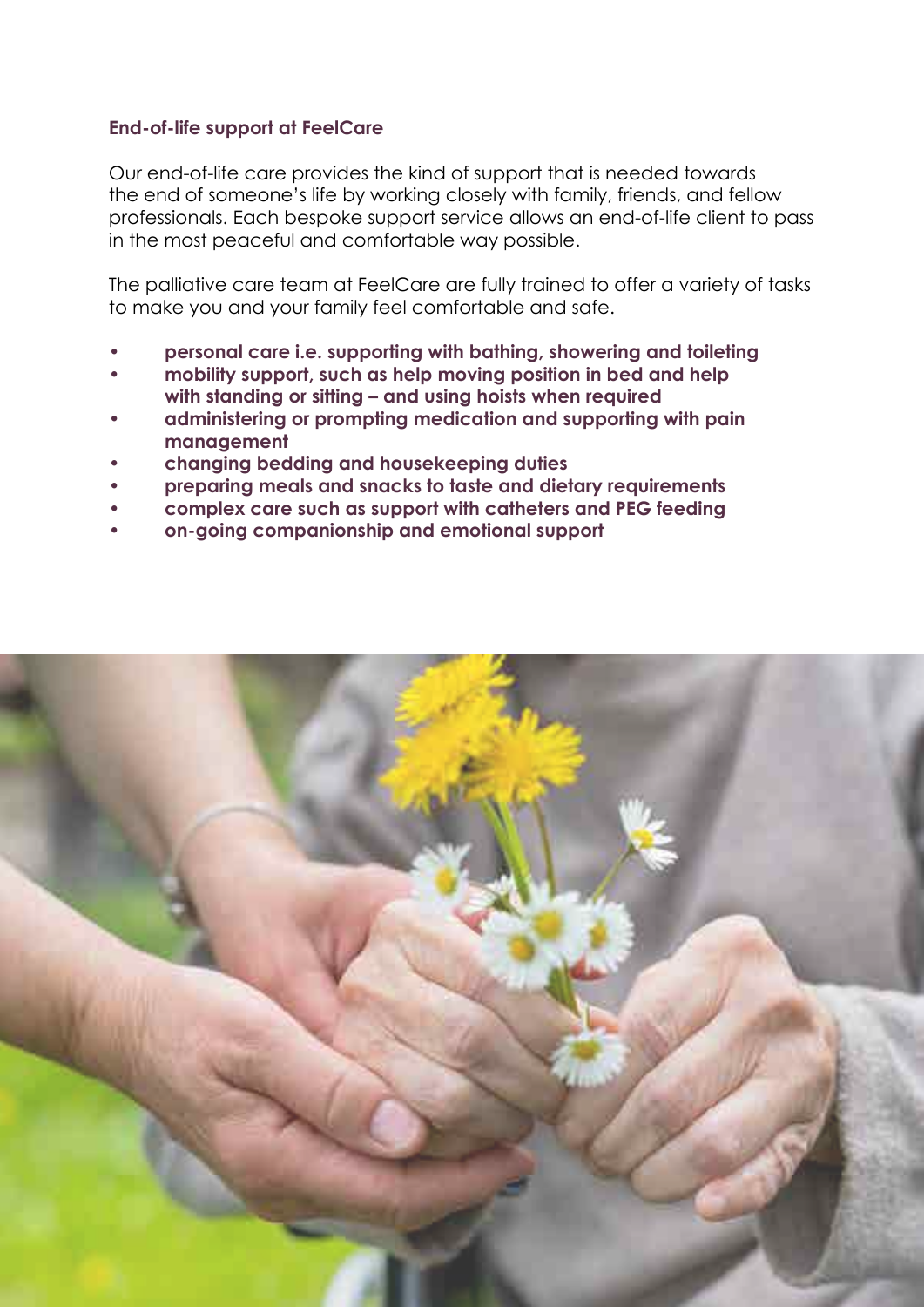

#### **Dementia care**

Because dementia is progressive and can profoundly affect daily life, it is important that we support the whole family to understand how you can navigate your new normal. As challenging as dementia can be there are so many ways to support a person with a diagnosis of dementia to live well.

Our care team are trained and experienced to help our clients retain as much independence as possible.

- **• establishing a safe and familiar daily routine**
- **• support to get out the house to remain part your community**
- **• continually explore new hobbies and entertainment that bring joy**
- **• explore the possibility of dementia friendly home appliances and decor**
- **• advice and support on a healthy balanced diet**
- **• use sensory activities as a distraction and calming tool for unsettled days**
- **• to be a constant in someone's life to avoid unnecessary change**
- **• information and support for family members to understand dementia**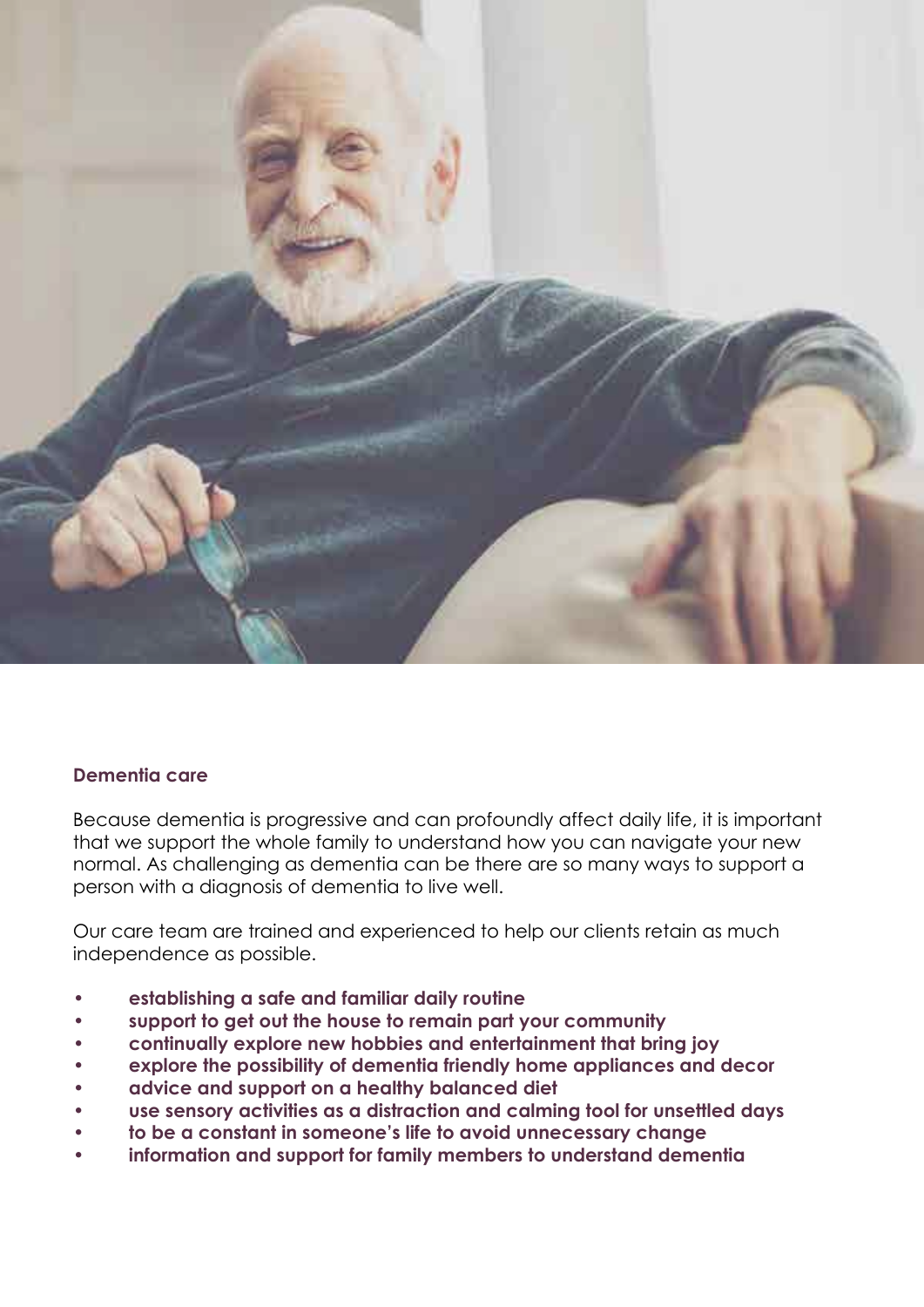#### **Post-operative and illness recovery**

You can make your recovery at home go a lot smoother if you take a little time to plan ahead and prepare your living space.

Our post-operative and illness recovery care helps to prevent complications after surgery by helping you to prepare for a safe return home. Our carers will be there for you and your loved ones for as long as you need them during your recovery.

- **• help to plan ahead if your doctor tells you that you need specific items such as oxygen tanks, an elevated toilet, shower seats or medical supplies**
- **• make sure you're well supplied with the right food before you get back home**
- **• support with bathing, showering and toileting**
- **• mobility support, such as help moving position in bed and help with standing or sitting and using hoists when required**
- **• administering or prompting medication and supporting with pain management**
- **• changing bedding and housekeeping duties**
- **• complex care such as support with catheters and PEG feeding**

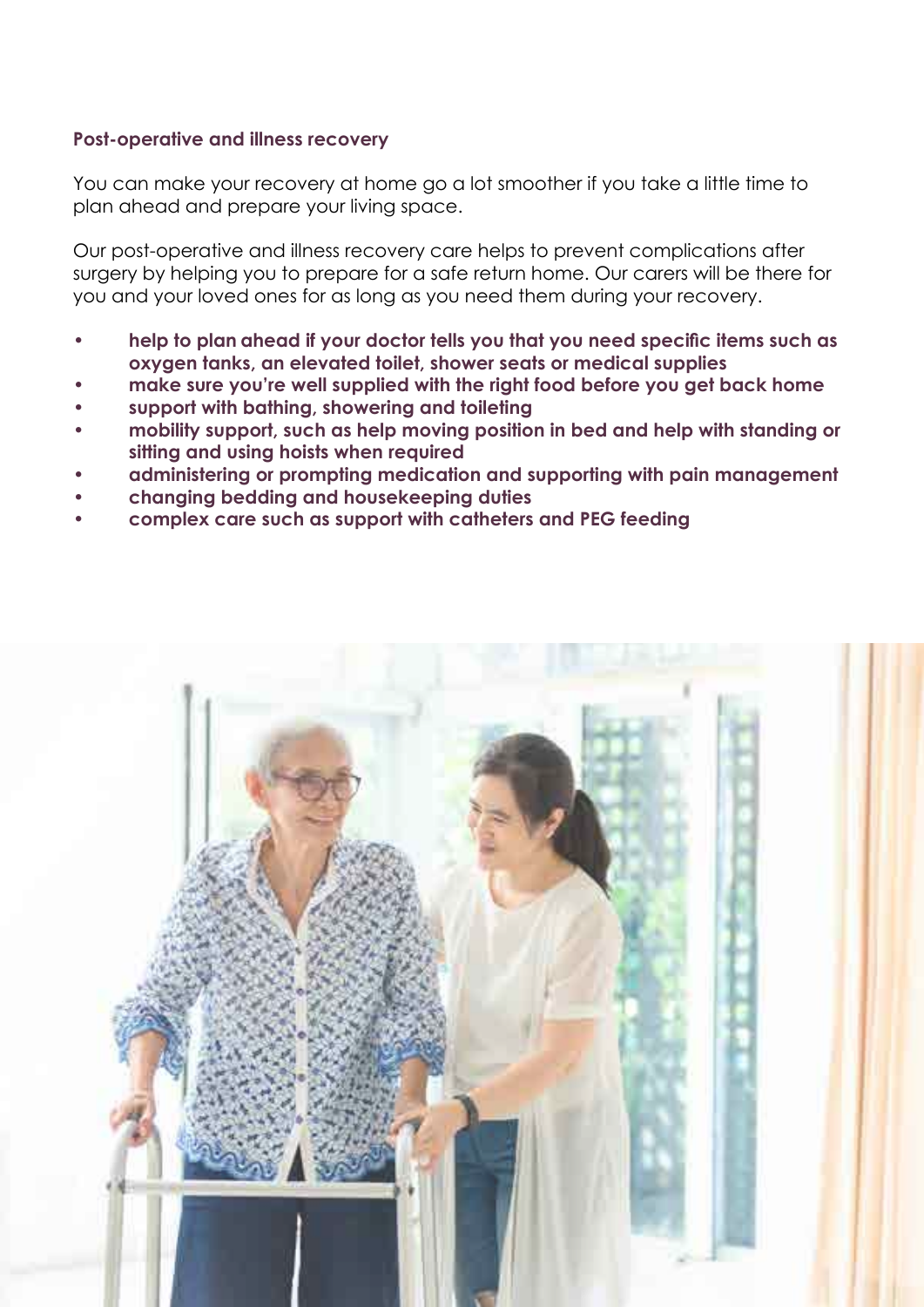

#### **Acquired brain injuries (ABI) rehabilitation support**

Our brain injury services offer people with an acquired brain injury bespoke support, follow on care and support as a vital step in their rehabilitation. As a home care service the FeelCare teams' key aims are to reduce risk, maximise independence and where possible, support individuals to fully recover.

Our management team work closely with the individual, families, community rehabilitation teams, doctors and social workers to establish a partnership approach to aid recovery.

A brain injury can transform the lives of an entire family. Our experienced team work towards improving the quality of life for all the family by providing information and guidance where needed. Our focus and ethos for our brain injury service is high quality care, supporting well-being, growth and development.

- **• provide emotional and practical support and specialist care for ABI clients**
- **• act as a link between the family, healthcare professionals and case management teams**
- **• improve families' understanding of brain injury, helping them to cope**
- **• become an integral part of the multidisciplinary teams to document support requirements, highlight goals, challenges and risks within a rehabilitation programme**
- **• support discharge planning and signposting into local ABI support services**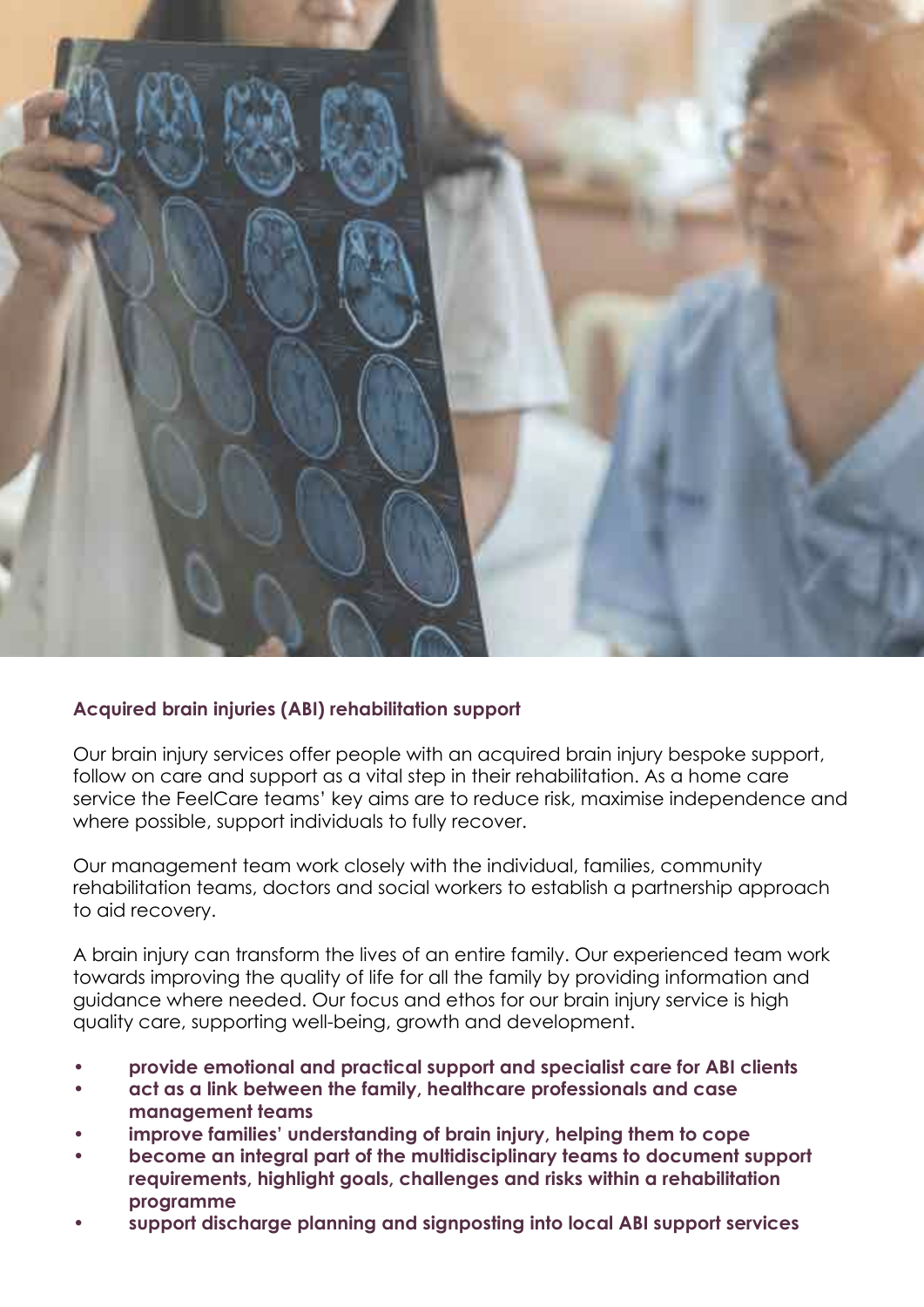## Frequently asked questions

#### **How your support is arranged**

Arranging support is quick and simple, once an initial care assessment has been carried out by a FeelCare manager a care plan is produced which includes: your care needs, timings of your carer visits, interests, contacts, medication and so on. When completed and agreed by you, a suitable care team member can then be matched with your file and introduced at a convenient time.

#### **How to change or cancel your care arrangements**

If at any point in time you are unhappy with the care you are receiving you can call the office team to express your concerns, make changes or cancel your care. It is your home, your care and always your choice.

#### **What your FeelCare carer can help you with**

There are so many tasks and needs a carer can attend to. The best thing is to call our team for an informal chat about what type of support it is you need - from household chores and cooking to personal care and medication support there's lots we can help you with.

#### **What about your personal security**

Every team member goes through rigorous recruitment screening before they begin work with FeelCare. You can rest assured that ID, background, references and qualifications are all thoroughly checked before a FeelCare ID card is created.

#### **What happens when the office is closed**

Our office phone number diverts to an on-call service answered by the FeelCare management team from 5 pm weekdays and over the weekend and holidays.

#### **How can you pay for a FeelCare carer**

We will send you an invoice at the end of every month for the hours of care provided, this can be paid by your preferred payment method.

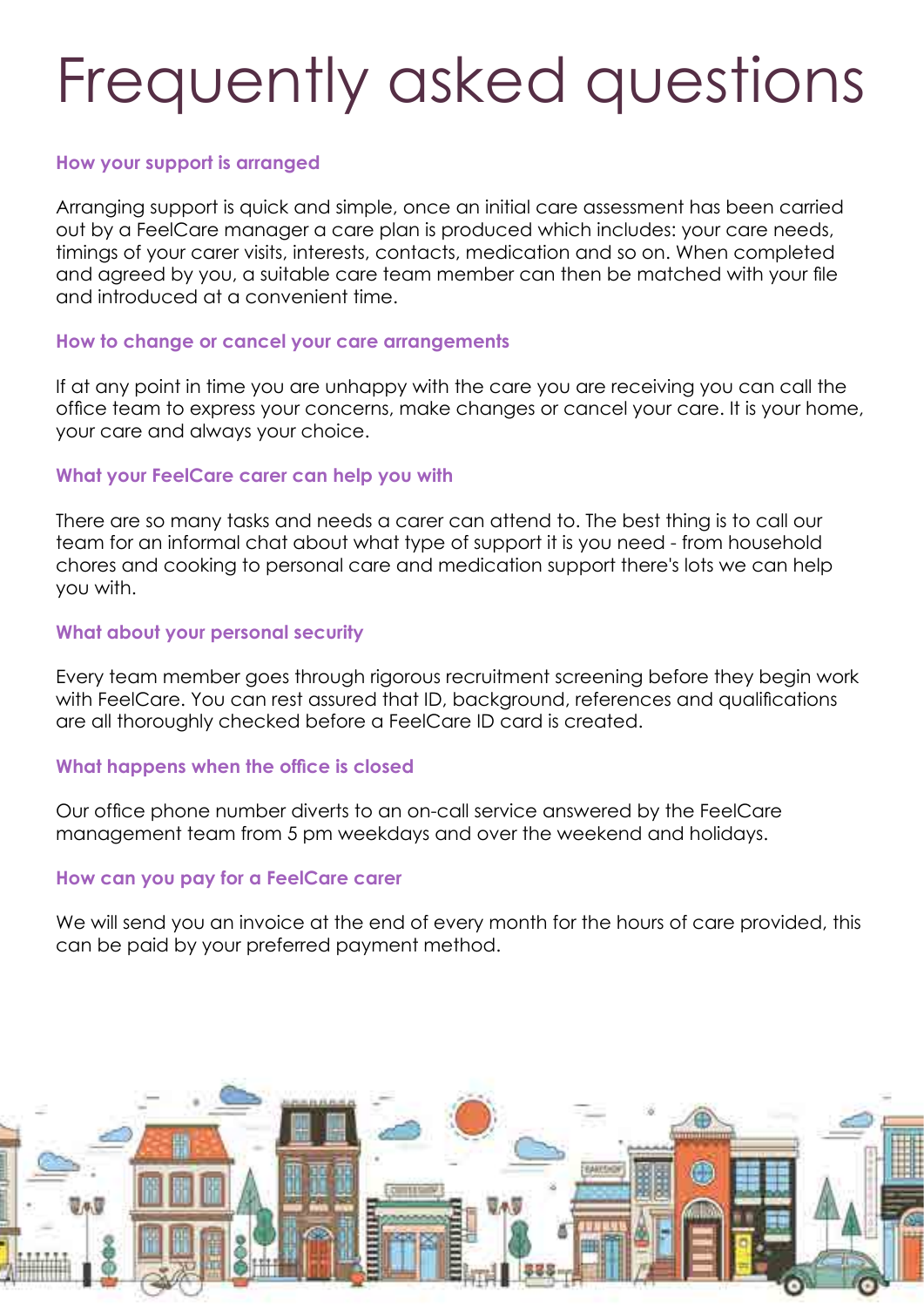#### **How FeelCare is accredited and monitored**

If you haven't yet heard of the Care Quality Commission, they are the independent regulator of health and social care in England. The Care Quality Commission inspect all health and social care providers and use the evidence they collect to create a report on the quality of care being provided.

#### **What training does the team undergo in order to be a qualified carer**

We offer bespoke training to our team to reflect specific needs -

- understanding your role
- your personal development
- duty of care
- equality and diversity
- working in a person-centred way
- communication
- privacy and dignity
- fluids and nutrition
- awareness of mental health, dementia and learning disabilities
- safeguarding adults
- safeguarding children
- basic life support
- health and safety
- handling information
- infection prevention and control

#### **Where can I find your terms and conditions and company policies**

Our policies and procedures, including our terms and conditions can all be found on our website. Please contact the office for your 'client and carer password', this will grant you access to all the documents you require. You can also request a printed version by speaking to a member of the team.